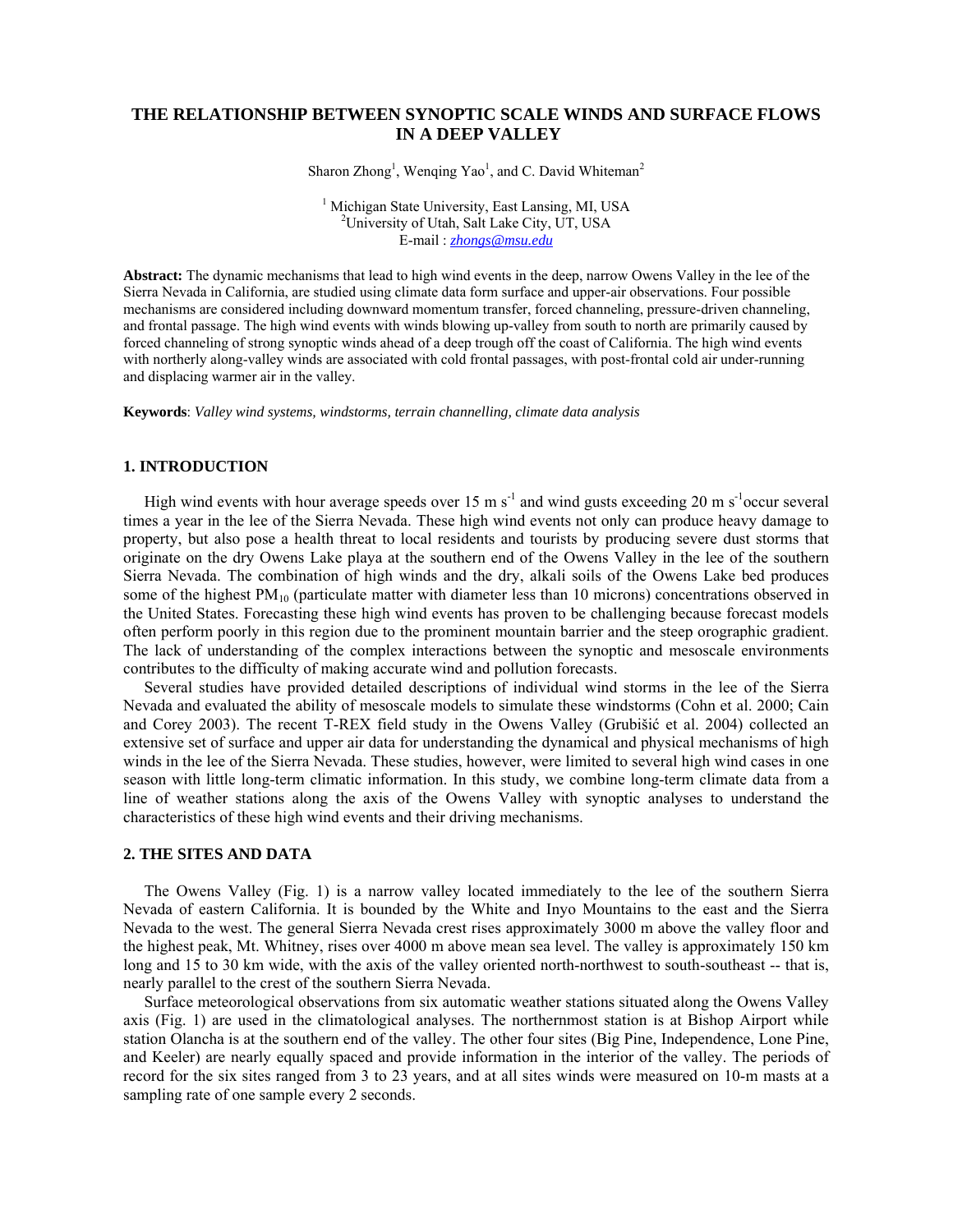### **3. RESULTS AND DISCUSSIONS**

Several potential mechanisms for producing high winds in the valley are considered. The first is downward momentum transport, which occurs when winds within the valley are coupled to strong winds aloft through downward turbulent transport. Because this requires strong turbulence, downward momentum transport usually occurs during unstable or neutral stratification. Valley winds associated with downward momentum transport are expected to align with the wind direction aloft. The second mechanism, forced channeling, occurs when strong winds aloft are channeled through the valley. Forced channeling is the most commonly recognized form of wind channeling, in which the direction and the strength of the wind in the valley are governed by the direction and strength of the above-valley wind as projected in the along-valley direction. The third possible mechanism is pressure-driven channeling, which is produced by the superposition of the large-scale pressure gradient above the valley on the underlying terrain channel. In pressure-driven channeling, the observed direction of the winds in the valley depends not on the along-valley component of the winds aloft, but, rather, on the along-valley component of the horizontal pressure gradient above the mountain area, with the wind flowing from the high pressure end of the valley toward the low pressure end. Finally, strong winds in the Owens Valley may also be associated with the frontal passages that occur frequently in this region in the winter and spring. In this fourth mechanism, the cold air behind a cold front may undercut and displace the warmer air in its path. Strong surface winds can occur following the passage of the front until high pressure builds back over the area. In actuality, all four mechanisms may contribute in various degrees to the behavior of winds in a valley.



Figure 1. Owens Valley terrain and surface sites

Testing of these potential mechanisms requires knowledge of wind speed and direction above the valley at the time when high winds occur in the valley. Because the closest upper-air sounding site is more than 150 km away from the Owens Valley, the three-hourly 32-km resolution North American Regional Reanalysis (NARR) data are used to determine synoptic-scale winds above the Owens Valley.

Figure 2 shows composite wind roses for each of the six sites. At each station there is a strong tendency for the winds to blow parallel to the local valley axis. The alignment of the surface wind with the valley axis is even more pronounced in strong wind cases (not shown). Strong winds do not necessarily blow up valley during the

daytime and down valley at night, as in the case of weak winds. The 625 mb wind roses determined from interpolating the NARR data over the Owens Valley (Fig. 3) indicate that winds aloft are predominantly from the western quadrants, as expected for mid-latitude locations. The fact that strong surface and upperlevel winds do not necessarily align in the same direction and that strong winds in the Owen Valley occur not only in the convective boundary layer during daytime, but also in stable conditions at night suggest that it is unlikely that downward momentum transport by turbulent mixing plays a primary role in the development of high wind events in the Owens Valley.

The close alignment of the surface wind direction to the valley axis for high wind events suggests that winds in the valley are channeled by the topography. The question arises whether this channeling is forced channeling or pressure-driven channeling. This question can be answered by examining the relationship between the surface wind reversal and the wind direction change aloft. Although both channeling mechanisms result in winds inside the valley blowing along the valley axis, the valley wind reversal in these two cases occurs when winds aloft shift across axes that differ by 90°. In the case of forced channeling, the surface wind reverses direction when the geostrophic wind aloft shifts across a line normal to the valley axis. Pressure-driven channeling, on the other hand, causes the surface wind to reverse direction when the geostrophic wind aloft shifts across a line parallel to the valley axis. Given the nearly north-south orientation of the Owens Valley axis and the predominantly westerly geostrophic winds in the region, this means that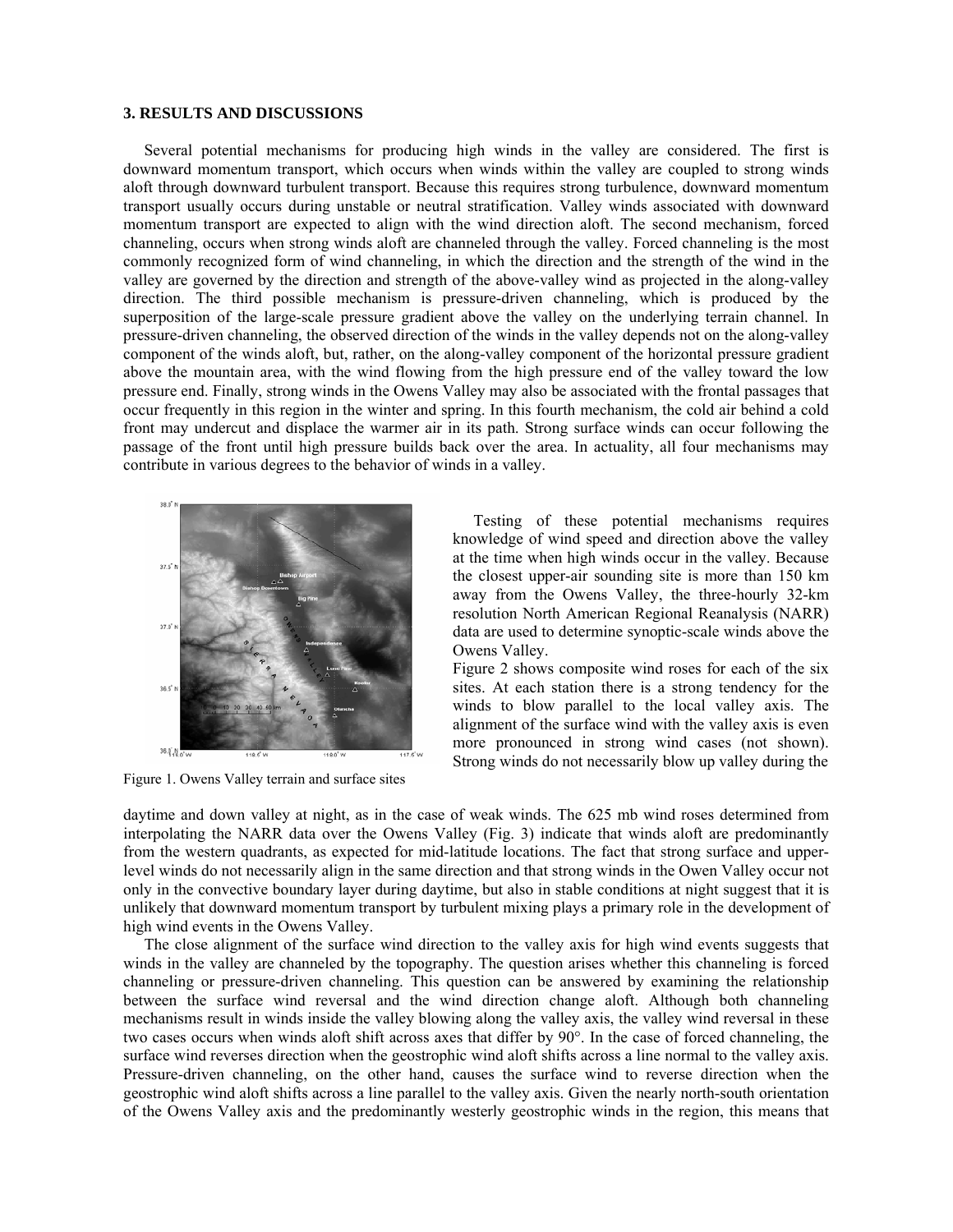the valley wind in the case of forced channeling will switch from up-valley (southerly) to down-valley (northerly) when the geostrophic wind direction shifts from southwesterly to northwesterly; whereas under the scenario of pressure-driven channeling, the reversal from up- to down-valley occurs when the geostrophic winds aloft switch across the valley axis from a westerly direction to an easterly direction.



Figure 2. Composite wind roses for each of the six prevail. It is difficult to separate the effect Surface stations using all available data



Figure 4 shows the joint frequency distribution of valley wind direction and geostrophic wind direction at 625 mb at Lone Pine when the surface wind exceeds  $7 \text{ m s}^{-1}$ at four different times of day. It is clear that the reversal of valley winds from downvalley to up-valley occurs when the geostrophic wind shifts from WNW to SSW across a line normal to the valley axis, in conformance with forced channeling theory. When the geostrophic wind changed from northwest to north-northeast, the valley wind stayed up-valley, rather than switching to down-valley as predicted by pressure-driven channeling theory. The same thing happens for both day (1000 and 1600 PST) and night (0400 and 2200 PST), further confirming that the high wind events are not driven by diurnally changing thermal forcing.

To test the fourth hypothesis that high wind events may be caused by frontal passages, surface and upper-air charts were examined for 48 selected high wind cases. The cases with strong northerly winds in the valley were usually accompanied by the passage of a cold front from the north. As the front passed through the area, the cold air behind the front under-ran the warmer air in the valley and allowed northerly winds to

of channeling of strong northwesterly upper-level winds behind the trough and the overrunning of the cold surface air behind the cold front. But, since every one of the 25 northerly strong valley flow cases was associated with a cold frontal passage from the north, we suspect that the surface cold front plays a more important role in the development of northerly wind cases in the valley. The event normally ends as high pressure builds back over the area.

The results here are limited by the location of surface stations that are all on the valley floor. The characteristics of winds on the sidewalls in the upper part of the valley might behave differently. Since winds above the valley axis are most frequently from the west, it is expected that westerly winds are more a feature of climatology of winds on the upper-valley sidewalls.

Figure 3. Composite 625 mb wind rose for Long Pine